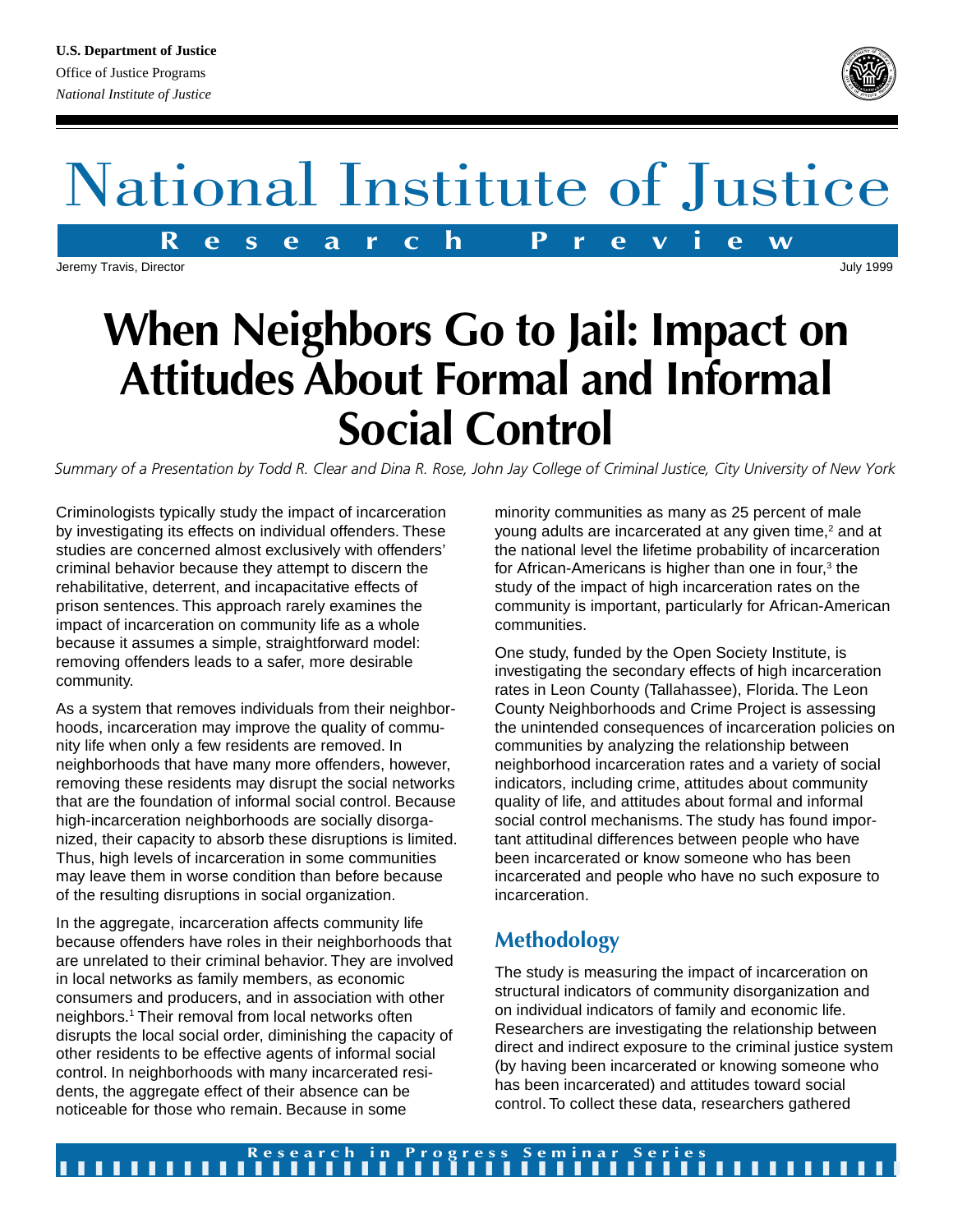information via a random-digit-dialing telephone survey of nearly 1,500 residents of Leon County, producing approximately 1,300 completed surveys. In addition to demographic information, questions addressed respondents' exposure to incarceration and attitudes about social control. Three levels of social control were assessed: public (the justice system), parochial (neighborhood-level control by neighborhood organizations and among friends and acquaintances), and private (among family members).4

Attitudes toward informal (parochial and private) social control were determined through questions drawn in part from the Chicago Neighborhood Project.<sup>5</sup> These questions asked respondents to report how well they thought their neighbors controlled their children, disciplined them, or made them go to school. Respondents also were asked if they thought their neighbors would be willing to intervene if someone were breaking into their house, trying to sell drugs to their children, or being beaten. Formal (public) social control was assessed using questions about respondents' beliefs about police, judges, and the fairness of the criminal justice system. Experience with incarceration was determined by asking if the respondent had been incarcerated or knew someone who had been incarcerated.

Attitudes toward formal and informal social control are important for two reasons. First, strong informal social control requires that community members believe in and understand the legitimacy of the political world affecting them. If they perceive that the sociopolitical system addresses their needs, they will have more confidence in the legitimacy of that system. Second, people who believe in the legitimacy of social control mechanisms will be more likely to support those controls through their behavior, while people who do not will tend to be alienated from those structures and therefore be less likely to support them. Studies of individuals' experiences with the formal justice system find these experiences shape not only attitudes toward that system but also the willingness to comply with the authority of the justice system.6

Because of this connection, researchers are particularly interested in beliefs about "deficits" in social control. People who believe their neighbors are unlikely to engage in informal social control will feel less inclined to engage in informal social control themselves, and people whose evaluations of formal social control are negative will feel less incentive to obey laws. This study's central assumption is that people learn to think about the nature and extent of social control in their lives through their own experiences with formal social control mechanisms and those of their immediate family and peers.

### **Findings**

In the survey of Leon County residents, 64 percent reported that they knew someone who had been incarcerated, and 9 percent of that group had been incarcerated themselves. These high numbers reflect the broadness of the question, which was written to include personal and indirect experience with prison or jail.

African-Americans were more likely to be exposed to incarceration than were non-African-Americans. They also had a lower general assessment of formal social control than others, and this remained true regardless of exposure to incarceration. With regard to attitudes about informal social control, exposure to incarceration made a difference. Among those not exposed to incarceration, African-Americans were more likely than non-African-Americans to have a negative assessment of informal social control. Among those exposed to prison, however, there was no difference between the races. Thus, exposure to incarceration diminished the differences between the races in attitudes toward informal social control.

Researchers also found that exposure to incarceration altered the way attitudes toward formal and informal social control were related. Among those exposed to prison, a negative assessment of formal social control led to a negative assessment of informal social control. The opposite pattern existed for those not exposed to incarceration. For this group, an inverse relationship existed in the relationship between assessments of the two forms of control. However, race played a role here too. Exposure to prison only affected the formal-informal social control linkage for non-African-Americans.

Thus, important differences exist between those who have been exposed to prison and those who have not. It appears that being exposed to prison does condition attitudes toward social control in general, and, consistent with the unintended consequences hypothesis, reduces confidence in the overall fairness of public control. Through these attitudes, exposure to prison reduces confidence in the effectiveness of informal social control. This raises the prospect that the consistent increase in the number of people going to prison since the 1970s, because this expansion has been concentrated in certain communities, has led to a deterioration in attitudes toward both formal and informal social control in those communities.

#### **Further analysis and implications**

Still uncertain is how the high incarceration rates in certain Leon County neighborhoods have altered aspects of neighborhood life. The Leon County Neighborhoods and Crime Project currently is mapping multiyear neighborhood data within the city of Tallahassee, so that the neighborhood-level effects of incarceration on attitudinal variables and crime can be assessed. Specific areas to be studied include the process by which informal social